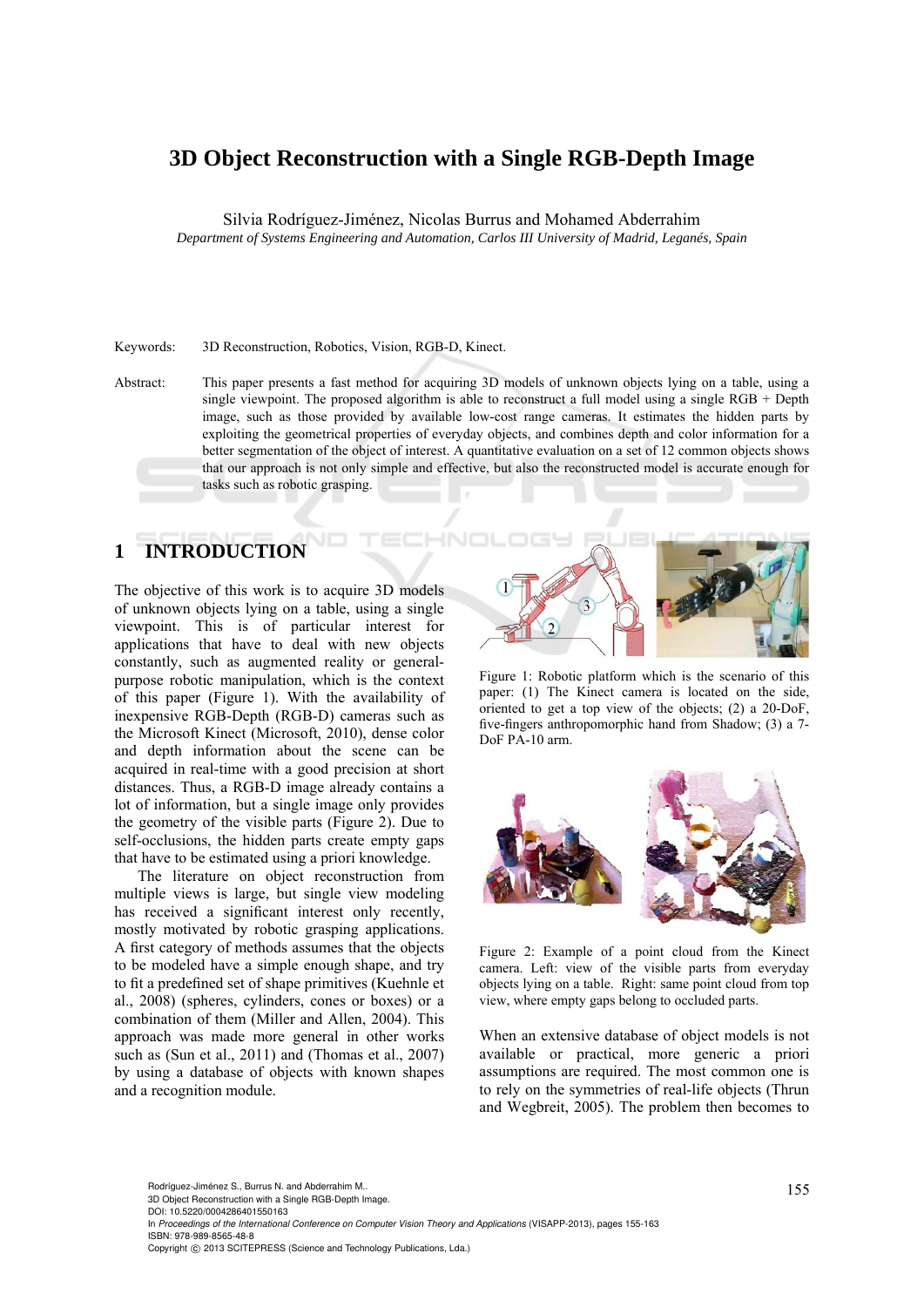find the nature of the symmetries in the partial point cloud. These are hard to estimate in practice because of the large search space and limited data, leading e.g. to limit the set of hypotheses to a vertical plane axis in a restricted range (Bohg et al., 2011), or to focus on rotational symmetries (Marton et al., 2010).

Modeling 3D objects by symmetry is a common approach because many objects are symmetric, but also, a large class of everyday objects, especially when manufactured, can be generated by extruding a 2D shape through an extrusion axis. The extrusion process is widely used by designers and engineers to generate 3D models from 2D sketch input. This approach is particularly adapted to the fast reconstruction of objects lying on a flat table, which is a common scenario in robotics, because the table plane normal provides a natural extrusion axis. Thus, this paper proposes to leverage this property by reconstructing the hidden parts with an extrusion of the top view of the objects.

The contributions of this paper are three-fold. First, we propose a new technique to extrude an initial sparse point cloud output by a tabletop object detector. Second, we propose a refinement step that takes advantage of the complementarity of the depth and color images by carefully initializing a graph-cut based color segmentation with the depth data. Finally, a quantitative evaluation of the accuracy of the reconstructed meshes is performed on a set of 12 common use objects, showing that its effectiveness is comparable to the most recent approach using symmetries (Bohg et al., 2011). Some preliminary experiments for grasping applications are also conducted using the OpenRAVE simulator (Diankov, 2010).

## **2 GLOBAL OVERVIEW**

For achieving our aim of the acquisition of 3D models using a single RGB-D image, we propose an algorithm which can be divided into two main stages: computation of the initial volume (Section 3) and its completion through color-based model refinement (Section 4). These stages include several steps which are illustrated in Figure 3.

In the first stage, a table-top object detector identifies and extracts a cluster of 3D points belonging to the object. Then, existing points are extruded along the table plane normal to fill a voxelized volume around the cluster of interest. Object concavities may get filled during the extrusion step, which we compensate by checking the voxel consistency against the depth image.

Depth images output by low-cost RGB-D cameras are usually imprecise around the object borders, and frequently have holes due to reflections or other optical effects. Since the color image does not suffer from these issues, in the second stage, we refine the object boundaries using color segmentation. The refined set of voxels is then given as an input to the final meshing algorithm.

## **3 COMPUTATION OF THE INITIAL VOLUME**

## **3.1 Cluster Extraction**

A table top object detector similar to (Rusu et al., 2010) is run on the depth image. The dominant 3D plane is first fitted to the depth data using RANSAC, then points lying outside of a prism around the table plane are eliminated. Remaining points are then clustered using Euclidean distances with fixed thresholds. Clusters that are too small or do not touch the table are eliminated. The cluster of interest is then determined in a task-dependent way, e.g. by choosing the most central one. To make 3D processing faster and get a natural neighborhood between 3D points, a voxelized volume of fixed size is then initialized around the cluster, and the voxels corresponding to a cluster point are labeled as "object". The voxel size is a user-defined parameter depending on the desired precision/speed tradeoff. All reconstructions shown in this paper are with 3mm voxels.

### **3.2 Voxel Filling by Extrusion**

The objective of this step is to "fill" the occluded parts by relying on the assumption that the object can be approximated by an extrusion process. Taking into account that the table plane normal provides the natural extrusion axis for most objects, it is not necessary to calculate the object axis to get the extrusion direction. Instead, we consider the table plane normal as the extrusion direction of the top face of the object. The proposed algorithm is the following:

- 1. For each voxel which is considered as "object", compute the line segment going from the voxel to the plane along the plane normal.
- 2. Label all voxels intersecting a line segment as "maybe object".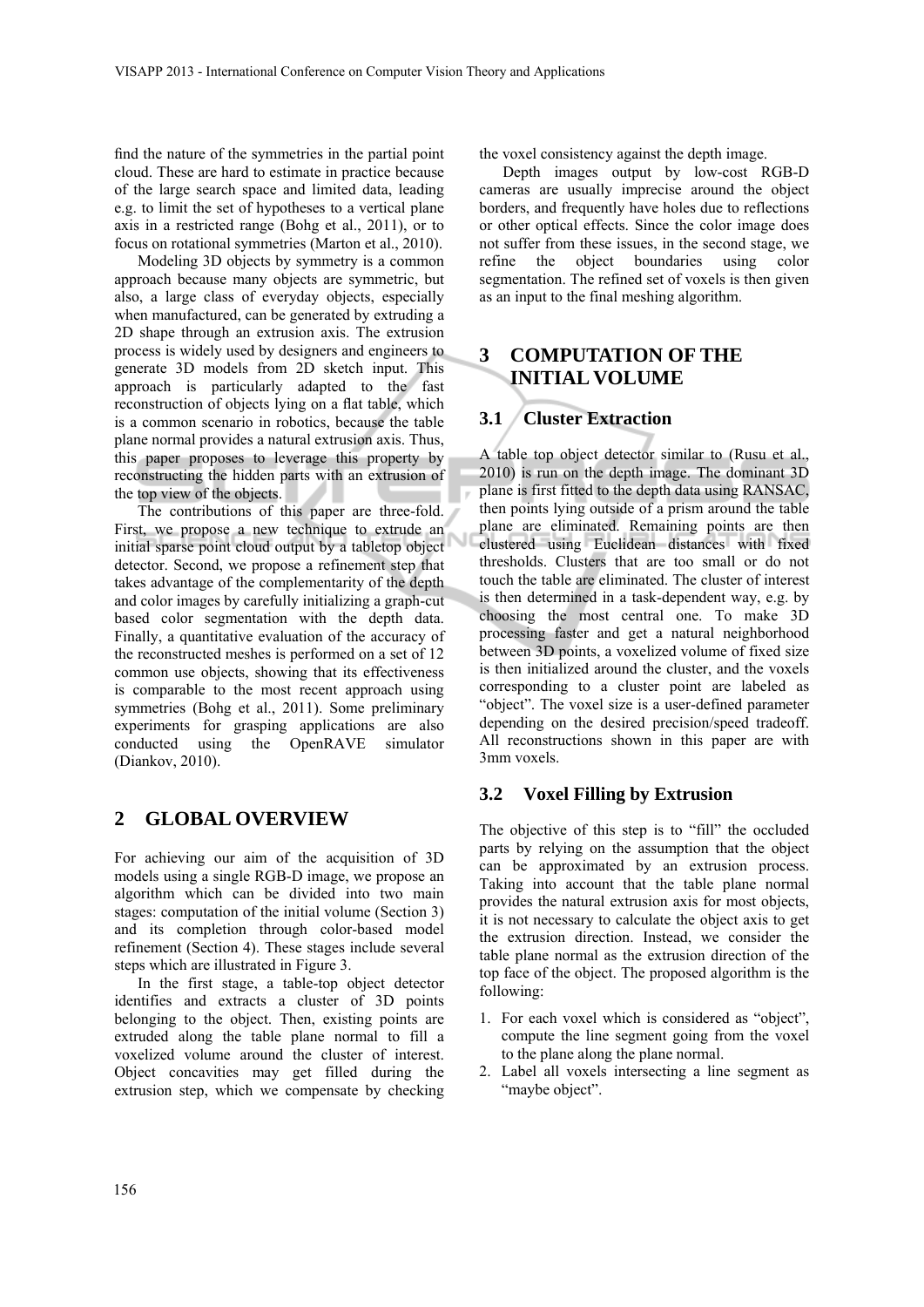

Figure 3: Overview of our model acquisition process. The Kinect camera provides a depth and color image, which are used to obtain the initial volume. This stage includes three key points: table-top object detector, voxel filling by extrusion and consistency check. The computed model is the input of the color-based refinement model stage.

The result of this step is a rough estimation of the object volume. The model is then slightly smoothed by running a morphological closing to cope with the uncertainties around object borders in the depth image. The optimal structuring element size depends on the voxel size and the properties of the depth data. For voxels of 3mm and a Kinect camera, we empirically found that a  $3x3x3$  cube is a satisfying structuring element. An example of output is given in Figure 4.

#### $3.3<sup>°</sup>$ **Consistency Check**

The extrusion step may fill regions of the object that correspond to holes or concavities. This can be corrected by checking the consistency of "maybe object" voxels against the depth image. This is done by reprojecting each voxel onto the depth image, and comparing the projected depth with the depth image.



Figure 4: Voxel filling by extrusion. Left: raw point cloud of a box. Middle: voxelized mesh of the raw object cluster. Right: voxelized mesh after extrusion towards the table plane. Gray voxels correspond to unseen parts due to selfocclusions.

If the difference is greater than a threshold  $\delta d$ , the voxel is labeled as "background". The threshold depends on the estimated accuracy of the depth sensor, and is set to 3mm in all experiments with Kinect. The output of this process is illustrated in Figure 5 .

### **4 COLOR -BASED M MODEL REFINE EMENT**

After the above steps, the obtained 3D object model may still have missing parts and irregularities due to missing or incorrect depth information in the RGB-D frame. Incorrect pixels in the depth image usually belong to object borders and areas of specular, transparent or reflective objects. Observing that the color image do not suffer from these issues, we propose to improve the quality of the model by first refining the object segmentation using the color image and then filling-in incorrect depth values using image inpainting.

### **4.1** 1 Improvement of the Object **Segmentation**

There are many existing techniques for color-based segmentation, but this is still an open problem in the general case. However, when a good initialization is available, graph-based techniques (Boykov and Jolly, 2001) have proven very effective for foreground/background segmentation (Lombaert et al., 2005). In particular, the GrabCut variant (Rother et al., 2004) combines graph cuts with Gaussian mixture models and is designed to take advantage of a user provided mask. It is thus particularly adapted to the refinement of an initial segmentation. Rec cently, GrabC Cut has been extended in the work described in (Vaiapury et al., 2010) to use depth information by combining the RGB and depth channels with a weighting factor. Instead of merging both information in a single energy, we propose to run GrabCut only on the color image, but using depth information for the initialization of an accurate mask. This approach takes a greater advantage of the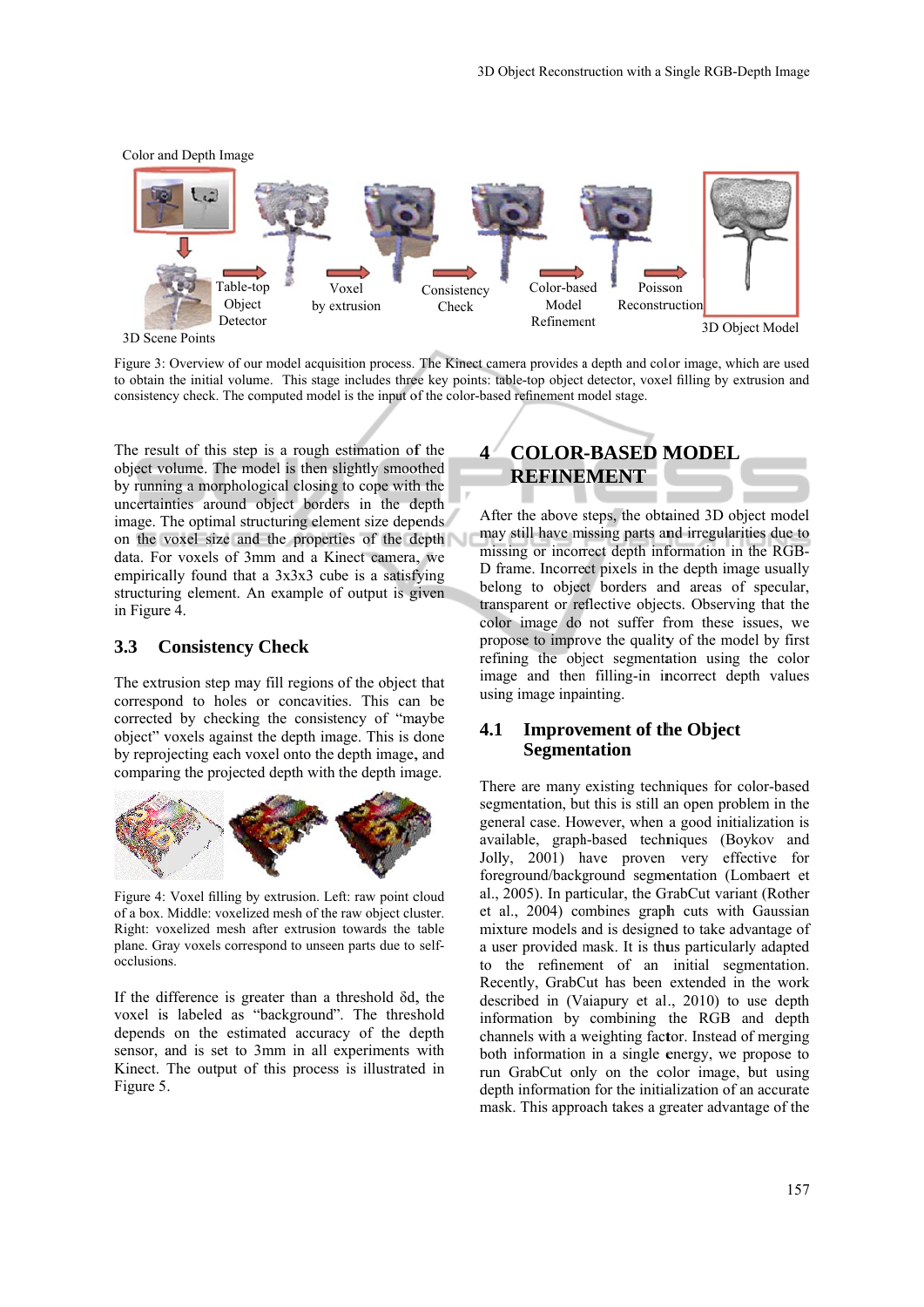complementarity of the techniques, since the depth image is misleading near the object borders, and the color information is not necessary and more sensitive to background clutter for the initial segmentation. The initialization is thus taken from the initial model output by the algorithm of Section 3 using depth information only, re-projecting every 3D point from the volume onto the depth image. Then, pixels are labelled as object (foreground), background or unknown (if their projected depth is not consistent or they do not have depth information). Taking this initialization as a starting point, the mask is created. GrabCut can take four different initialization values according to pixels belong to foreground, background, most probably foreground or background. Pixels which have been considered as foreground and background will not be changed by the algorithm and thus ensure a good robustness to segmentation errors. To handle the uncertainty associated to edge pixels in the depth image, only pixels which are not on a boundary are marked using those definitive labels. The GrabCut algorithm on the color image is then run using the computed mask for one iteration. the techniques, since the definitions and a<br>since the deformation of the constant and the since the orientation<br>ound clutter for the iritialization is thus taken to<br>und clutter for the iritialization is thus taken to<br>under

Thanks to the accuracy of the initial mask, Grab-Cut performs well even if the object and the background have a similar color distribution or if the background is cluttered, as shown in Figure 6.

### **4.2 H In npainting Hole Filling through Depth**

The obtained object segmentation is accurate but some pixels which have been classified as object after the color refinement do not have depth. Most of the hole filling methods use image interpolation or inpainting techniques to fill up the remaining holes using neighbouring pixels. Recently, to improve the depth map output by Kinect, a cross-modal stereo vision approach has been presented in (Chiu et al., 2011). However, it does not benefit from a foreground/background segmentation. Furthermore, a hole-filling method using depth-based inpainting for 3D video was proposed in (Oh et al., 2009).

Following this, image inpainting is proposed in this work to fill missing depth values, but using the segmentation mask to fill pixels with only surrounding values of the same kind. Thus, object holes are filled only with depth information coming from the other "object" pixels and background holes are filled only with depth coming from surrounding "back-ground" values.



Figure 5: Consistency check to carve holes and concavities. Left: color image. Middle: colorized voxels after extrusion. Right: remaining voxels after consistency check. Holes and concavities that were wrongly filled by the extrusion algorithm are removed if they are visible.



Figure 6: Snapshot of a refined object segmentation even when the foreground is similar to background. Left: color image, the object of interest is a storage jar on a color poster. Middle: initial segmentation. Pixels are marked as: unknown (black), object (white) and background (gray). Right: final object segmentation, after Grabcut. Pixels are marked as: object (white) and background (black).

The OpenCV implementation of Telea (Telea, 2004), a fast inpainting technique based on fast marching, is the used method. It takes as input the original depth image and an inpainting mask specifying the pixels to be filled.

depending on the pixel class: To fill the d depth image, two masks are used

- 1. Object: the target area to be filled corresponds to "object" pixels without depth value or with inconsistent depth values determined in Section 4.1. Pixels which belong to background are also marked as target area to prevent them from influencing the inpainting.
- 2. Background: the target area a corresponds s to pixels labeled as "background" without depth value. Similarly to the previous case, "object" pixels are also marked a as target area.

Once the depth image has been refined and filled, the algorithm of Section 3.3 is run again. The improvement obtained after segmentation refinement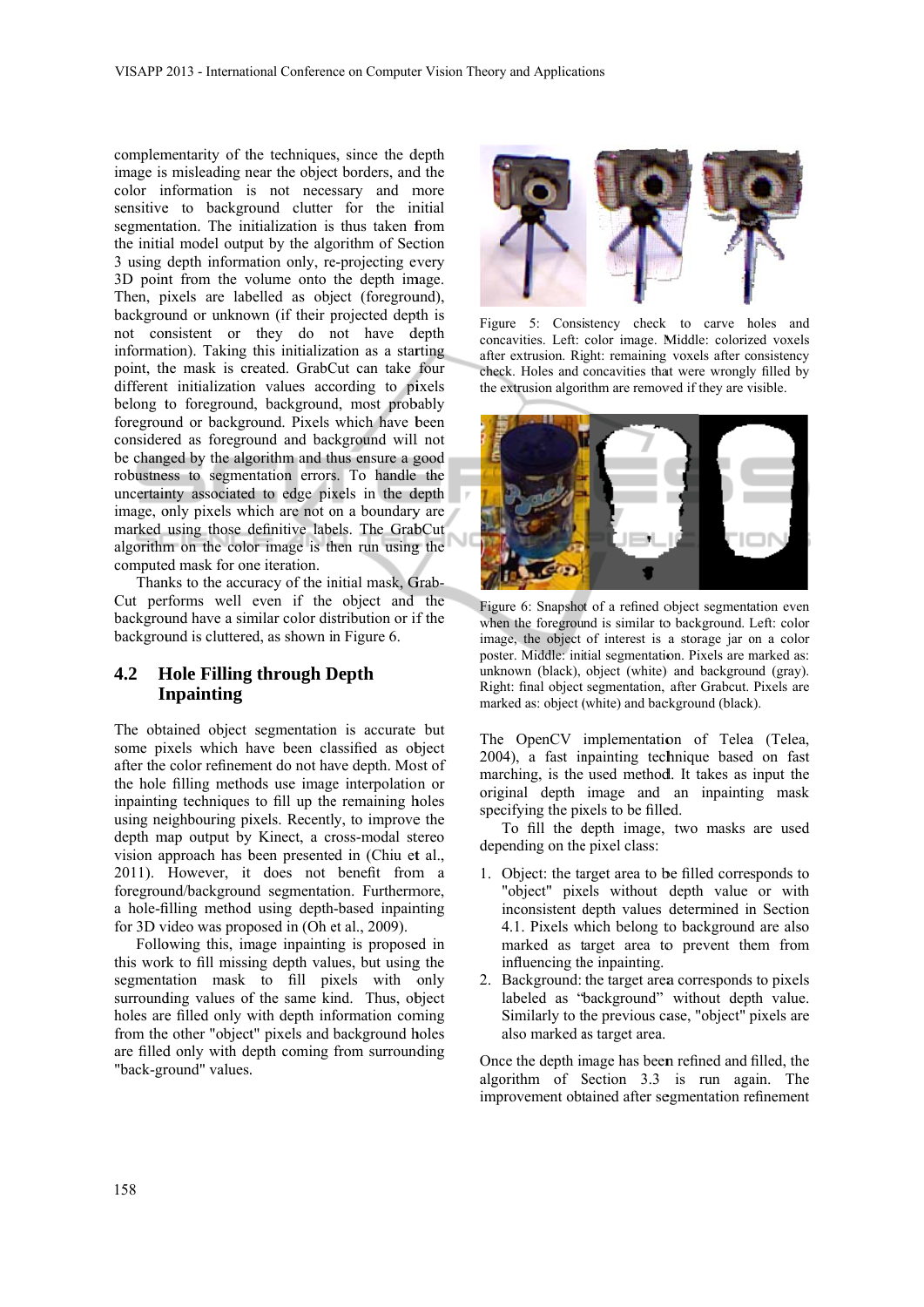and depth inpainting is shown in Figure 7, filling pixels without depth information and border pixels whose depth was not correct. The final object model is obtained using Poisson surface reconstruction (Kazhdan et al., 2006) on the voxelized point cloud to create a smooth mesh of the object.

## 5 **EXPERIMENTS**

#### **5.1 E Reconstructed Mesh Evaluation of the Accuracy of the**



Figure 7: 2D images results of the color-based model refinement using a book as illustrative example. Images from the Kinect camera: (a) color image and (b) depth image. (c) Initial segmentation re-projecting every 3D point from the volume of Section 3.3. Pixels are marked as: unknown (black), object (white) and background (gray). (d) Final object segmentation after GrabCut according to Section 4.1. Pixels are marked as: object (white) and background (black). (e) Depth image after hole filling through depth inpainting.

The proposed algorithm has been tested on a set of 12 real objects with very different sizes and shapes, which are shown in Figure 8. For each of the object, between 5 and 9 meshes have been acquired using our algorithm in the scenario showed in Figure 1, where the objects lie off the table in different orientations and places. Therefore, the data set contains 72 reconstructed models which have been calculated from a single view of Kinect camera. For the evaluation, the geometric difference between reference and reconstructed meshes using our proposed d algorithm has been calculated. The reference models have been acquired with a commercial laser scanner.

The processing time of the whole algorithm is currently less than 2 seconds on a 2Ghz computer for a point cloud with less than 30000 points, significantly improving computation time achieved in (Bohg et al., 2011) with a similar number of points. Although this computation time is suitable for the current application, optimization is considered as future work.

(MeshLab, 2011), has been used to compute the geometric difference between reference and reco onstructed 3D D models w which should be well aligned in the same space. Iterated Closed Point (IC P) is used to align the mes shes and the H Hausdorff distance to measure the geometrical distance between them. A free 3D mesh processing software, MeshLab



 (i) Pink Handle (j) Pen (k) Tennis ball (l) Cube

Figure 8: The 12 real objects of the database. For each obje ect, at least 5 images have been acquired d from the object in different orientations and places on the table.

deviation between reference and reconstructed meshes for all objects. The average error for all meshes is 3.87mm and the standard deviation is 0.96mm. Taking into account that the objects are similar to the set used in (Bohg et al., 2011), our extrusion approach provides a similar effectiveness in comparison with earlier symmetry method and a significant improvement for large objects. With our method, the mean error is less than 5mm in all objects, independently of their size while in (Bohg et al., 2011) the average error is less than 7mm and 20mm for bigger objects. Figure 9 shows the mean and the standard

measurement gathered is statistically very rich in the sense that each object image was captured in different orientations and different locations on the table, as it is shown in Figure 10. Such set takes into consideration most of the possible sources of errors, It is important to note that the experimental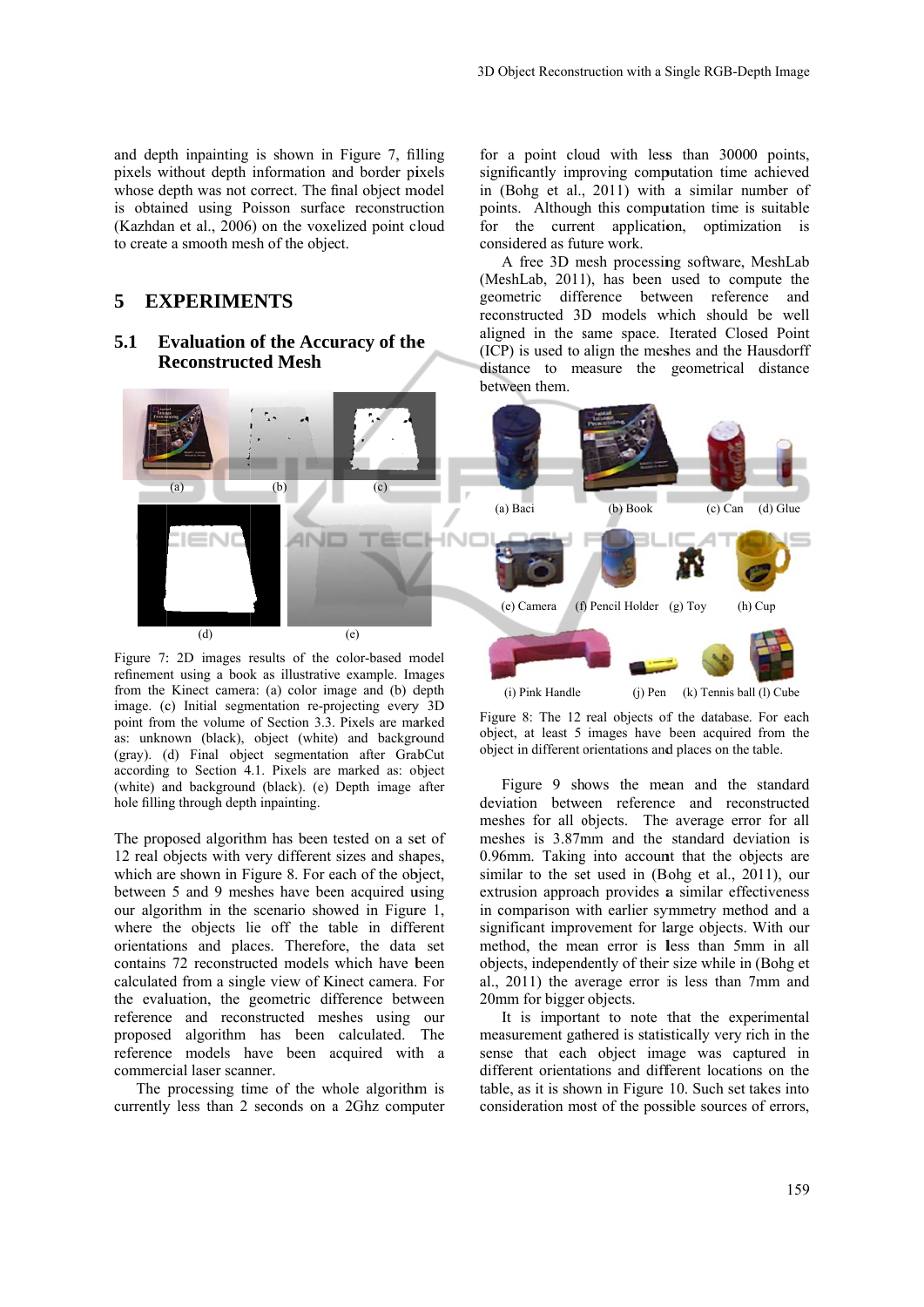

Figure 9: Evaluation of the mean error and standard deviation between reference and reconstructed meshes for all objects of the database. The mean error is less than 5mm in all objects, being the average error less than 4mm.

such as hiding different geometric details, reflections or other optical effects, which affect the obtained results and increase the error.

Figure 11 shows as, due to the position of the "pink handle" object, the error is lower when the visible parts provide enough information to approximate the geometry by an extrusion of its topview (Case 2 and 3), but the error increases when the top-view is not very informative (Case 6).

Taking into account that the voxel size chosen in this work is  $3mm$  (Section 3.1) then it is fairly obvious that we cannot obtain reconstructions with errors less that the mentioned voxel value. This can be seen in the table of the average errors of the different objects, where only the Rubik's cube average error is 2,5mm while the rest are above 3mm. If more precision is required, we may scarify the speed and improve the accuracy of the reconstructed object models. This can be done if a particula ar task require s it.



Figure 10: The "pink handle" object in the 8 evaluated orientations on the table.



Figure 11: Evaluation of the error for 8 orientations on the tabl e of the "pink handle" object, , shown in the Figure 10. Comparing to its reference model, the mean error is 4.09mm and the standard deviation is 1.49mm.

#### **5.2** 2 Model Reconstruction Results

Figure 12 shows some meshes acquired using our algorithm for the tested set of 12 real objects. Figure 13 shows objects for which a very good model could be obtained despite of a very sparse initial point cloud. The quality of the top view is essential for the approach, but it was made significantly more robust thanks to the segmentation and depth filling steps. Reconstruction is even possible in some cases where almost no information was present in the original ima age.

a geometry that cannot be roughly approximated by an extrusion of their top-view. Note that even if the obtained models are not very accurate, useful estimations for grasping are still obtained. Adding another camera with a different point of view would be enough to obtain a good model in these cases. Figure 14 gives examples of objects which have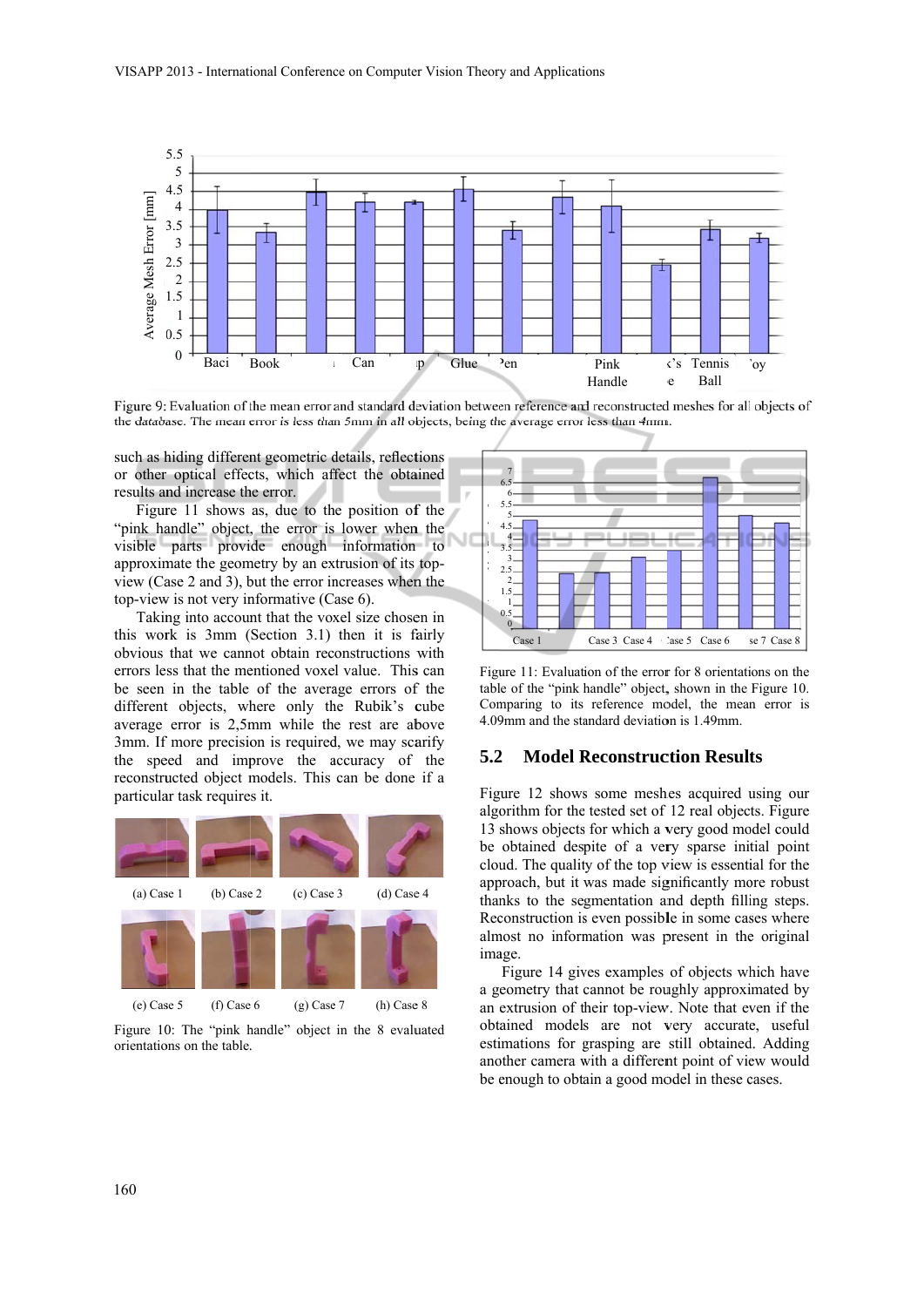#### 5.3 **Application to Grasping**

Since grasping itself is not the main scope of this paper, the suitability of the acquired meshes for grasping has been tested on a single object as a representative way. Both planning and grasping experime OpenRAVE simulator (Diankov, 2010). It simulates grasps in many positions to determine a set of stable grasps for a given object, as illustrated in Figure 15. have been performed within



(i) Pink Handle (j **Pen** (k) Tennis ball (l) Cub  $(1)$  Cube

Figure 12: Model reconstruction results of the 12 real objects of the database, shown in Figure 8.



Figure 13: Model reconstruction results of a pencil holder (a), a pink handle (b) and a camera (c). Left: color image. Middle: initial point cloud (white points correspond to the table). Right: final mesh using Poisson reconstruction.



tripod (a) and a tennis ball (b). Left: color image. Middle: initi ial cluster. Right: final mesh using Poisson reconstruction.



Figure 15: Five grasps of the grasp table generated by OpenRAVE for a pink handle whose mesh has been generated using the proposed algorithm.



Figure 16: Simulated and real sequence of the trajectory toward the selected grasping position, which has been calculated off-line previously. Both planning and grasping have been performed within OpenRAVE.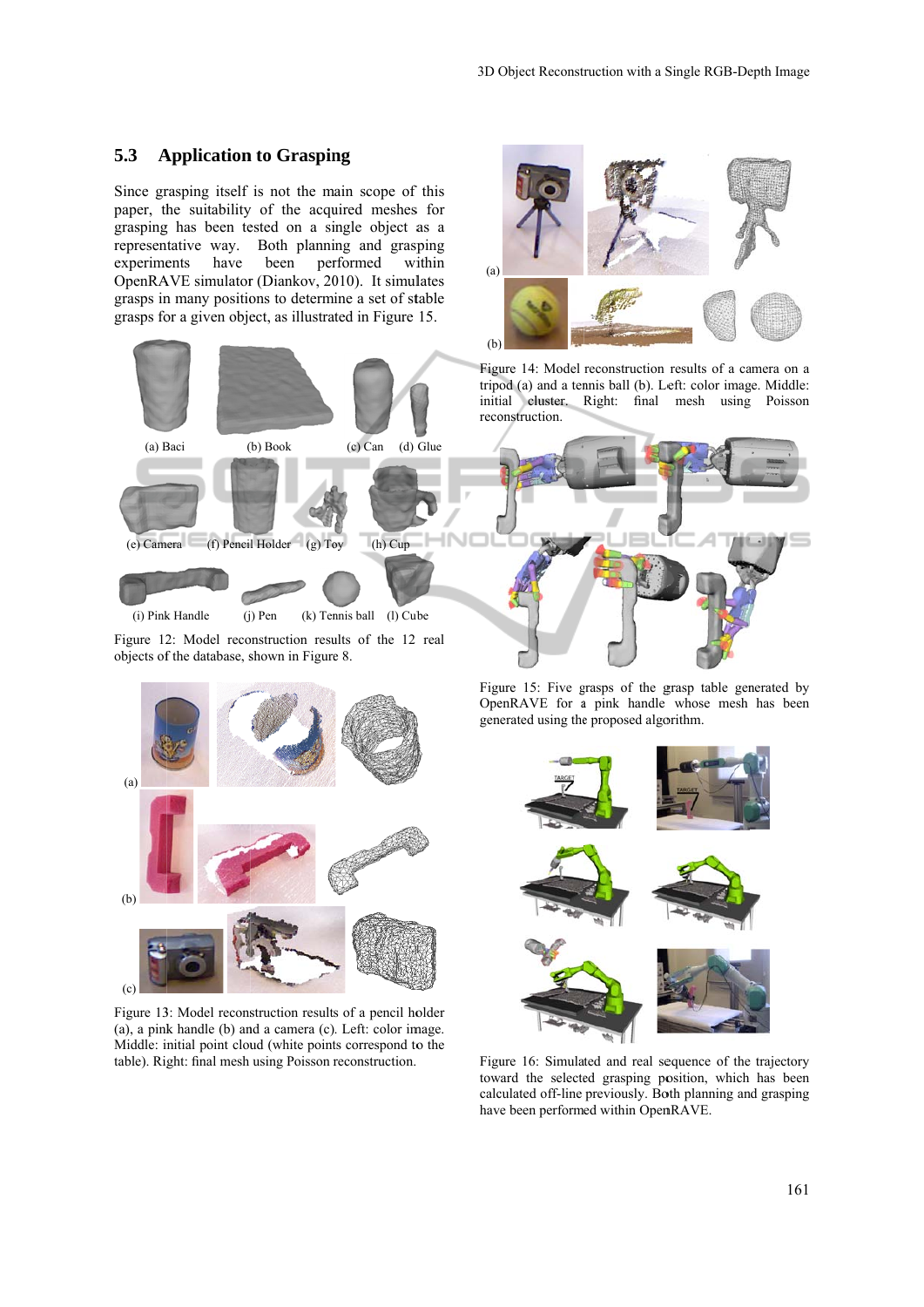Then it can be used for online path planning in a given scene, where the object is recognized and its pose estimated to perform the suitable grasp, which has been calculated off-line previously.

Figure 16 shows the sequence of the trajectory in simulation and on the real robot of our scenario (Figure 1), suggesting that the acquired mesh is suitable for grasping. A more exhaustive evaluation of grasping from a single viewpoint in simulation and on our robotic platform is considered as future work.

# **6 DISCUSSION AND FUTURE WORK**

In this paper, a method that reconstructs a model of everyday, man-made objects from a single view has been proposed. We have validated the precision evaluating the difference between the reference and the reconstructed model for 12 real objects. The average error for all meshes is less than 4mm and the standard deviation is less than 1mm. Furthermore, compared to earlier methods, our approach provides 3D models improving run-times significantly with a similar accuracy and even, a significant improvement both in run-time and accuracy for bigger objects.

Experimental results with different objects demonstrate that the obtained models are precise enough to compute reliable grasping points. Thus, the current system is an easy and effective approach but it has some limitations when objects have very thin structures, or with objects whose top-view is not very informative. However, thanks to the generality of the proposed algorithm, this could be compensated by adding more cameras as needed, applying the same technique on each view and finally merging the resulting voxels. Furthermore, symmetry and extrusion could complement one another.

In the future, to handle a wider range of objects, rotational symmetries exploitation is planned through the combination with techniques of shape estimation such as the work described in (Marton et al., 2010). Moreover, for manipulation applications, the integration of single view estimation with the incremental model refinements techniques of e.g. (Krainin et al., 2010) and (Krainin et al., 2011) would be interesting. Finally, the combination of this approach with an online grasp planner is also planned to enable fast online grasping and manipulation of unknown objects.

## **ACKNOWLEDGEMENTS**

The research leading to these results has been funded by the HANDLE European project (FP7/2007-2013) under grant agreement ICT 231640 – http://www.handle-project.eu.

## **REFERENCES**

- Bohg, J., Johnson-Roberson, M., León, B., Felip, J., Gratal, X., Bergstrom, N., Kragic, D., and Morales, A. (2011). Mind the gap-robotic grasping under incomplete observation. In *Proceedings of the IEEE International Conference on Robotics and Automation,* pages 686–693, Shanghai, China.
- Boykov, Y. and Jolly, M.-P. (2001). Interactive graph cuts for optimal boundary amp; region segmentation of objects in n-d images. In *Proceedings of the IEEE International Conference on Computer Vision*, volume 1, pages 105–112, Vancouver, Canada.
- Chiu, W., Blanke, U., and Fritz, M. (2011). Improving the kinect by cross-modal stereo. In *Proceedings of the British Machine Vision Conference*, pages 116.1– 116.10. Dundee, UK.
- Diankov, R. (2010). *Automated Construction of Robotic Manipulation Programs*. PhD thesis, Carnegie Mellon University, Robotics Institute.
- Kazhdan, M., Bolitho, M., and Hoppe, H. (2006). Poisson surface reconstruction. In *Symposium on Geometry Processing*, pages 61–70.
- Krainin, M., Curless, B., and Fox, D. (2011). Autonomous generation of complete 3d object models using next best view manipulation planning. In *Proceedings of the IEEE International Conference on Robotics and Automation*, pages 5031–5037, Shanghai, China.
- Krainin, M., Henry, P., Ren, X., and Fox, D. (2010). Manipulator and object tracking for in-hand model acquisition. In *Proceedings of the Workshop on Best Practice in 3D Perception and Modeling for Mobile Manipulation at the IEEE International Conference on Robotics and Automation*, Anchorage, Alaska.
- Kuehnle, J., Xue, Z., Stotz, M., Zoellner, J., Verl, A., and Dillmann, R. (2008). Grasping in depth maps of timeof-flight cameras. In *International Workshop on Robotic and Sensors Environments*, pages 132–137.
- Lombaert, H., Sun, Y., Grady, L., and Xu, C. (2005). A multilevel banded graph cuts method for fast image segmentation. In *Proceedings of the IEEE International Conference on Computer Vision*, volume 1, pages 259–265, Beijing, China.
- Marton, Z., Pangercic, D., Blodow, N., Kleinehellefort, J., and Beetz, M. (2010). General 3d modelling of novel objects from a single view. In *Proceedings of the IEEE/RSJ International Conference on Intelligent Robots and Systems*, pages 3700–3705.
- MeshLab (2011). Visual Computing Lab-ISTI-CNR, <http://meshlab.sourceforge.net/>